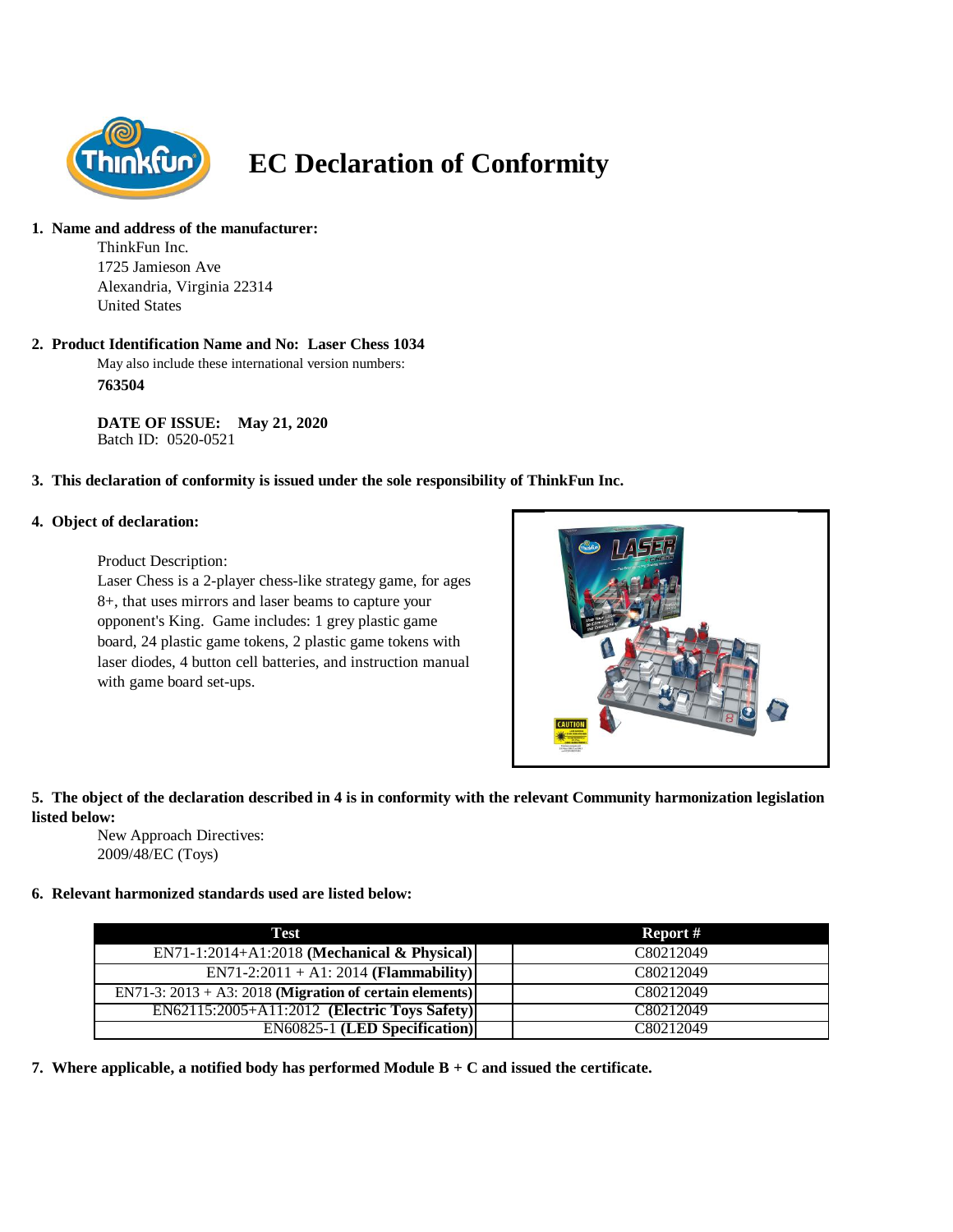# **8. Additional Information:**

The object of declaration is also in conformity with the following standards/regulations:

| C80212049<br>REACH Annex XVII (Cadmium)<br><b>REACH Annex XVII (Phthalates)</b><br>C80212049<br><b>REACH Annex XVII (Azo Dyes)</b><br>C80212049<br>94/62/EC (Heavy Metals Requirements on Packaging<br>and Packaging Waste)<br>C80212049<br><b>EMC</b><br>C80212049<br>2006/66/EC (Heavy Metals in Batteries)<br>C80212049<br><b>RoHS</b><br>C80212049<br>Determination Of Polycyclic Aromatic Hydrocarbon [Point<br>50 Of The Annex XVII Of The Regulation (EC) No.<br>1907/2006 (REACH) With Further Amendment<br>C80212049<br>Determination Of Pentachlorophenol [Point 22 Of The<br>Annex XVII Of The Regulation (EC) No. 1907/2006<br>(REACH) With Further Amendment]<br>C80212049<br>Determination Of Pentachlorophenol[German Ordinance<br>on Prohibition of Chemical (ChemVerbotsV) Attachment<br>C80212049<br>15]<br>Determination Of Benzene Content [Point 5 Of The Annex<br>XVII Of The Regulation (EC) No. 1907/2006 (REACH)<br>And Further Amendment]<br>C80212049<br>Determination Of HBCDD As Per Client's Specification.<br>C80212049<br>Determination Of PBBs & PBDEs Content As Per Client's<br>Specification [(EU) No. 757/2010 And (EU) No.2016/293<br>Amending Regulation (EC) No 850/2004 On Persistent<br>C80212049<br>[Bedarfsgegenständeverordnung Annex 1 (to § 3)]<br>Substances which may not be used in the manufacture or<br>treatment of certain consumer goods]<br>C80212049<br>Determination Of Flame Retardant Content [Point<br>4,7,8,44,45 Of The Annex XVII Of The Regulation (EC)<br>No. 1907/2006 (REACH) With Further Amendment]<br>C80212049<br>Flame<br>Retardant (PBBs & PBDES) As Per Client's Specification<br>w/ Reference to Chem. Verbots V<br>C80212049<br>Regulation.<br>Aniline referring to Regulation (EC) 1907/2006 (limit<br>of 30mg/kg)<br>C80212049<br>Content of lead according to Regulation (EC) 1907/2006<br>Annex XVII<br>C80212049<br>Textiles - Color fastness to perspiration and optical<br>brightners according to EN ISO 105-E04<br>C80212049<br>Textiles - color fastness to rubbing according to EN<br>ISO 105-X12<br>C80212049 | <b>Test</b>                                         | Report # |
|--------------------------------------------------------------------------------------------------------------------------------------------------------------------------------------------------------------------------------------------------------------------------------------------------------------------------------------------------------------------------------------------------------------------------------------------------------------------------------------------------------------------------------------------------------------------------------------------------------------------------------------------------------------------------------------------------------------------------------------------------------------------------------------------------------------------------------------------------------------------------------------------------------------------------------------------------------------------------------------------------------------------------------------------------------------------------------------------------------------------------------------------------------------------------------------------------------------------------------------------------------------------------------------------------------------------------------------------------------------------------------------------------------------------------------------------------------------------------------------------------------------------------------------------------------------------------------------------------------------------------------------------------------------------------------------------------------------------------------------------------------------------------------------------------------------------------------------------------------------------------------------------------------------------------------------------------------------------------------------------------------------------------------------------------------------------------------------------------------|-----------------------------------------------------|----------|
|                                                                                                                                                                                                                                                                                                                                                                                                                                                                                                                                                                                                                                                                                                                                                                                                                                                                                                                                                                                                                                                                                                                                                                                                                                                                                                                                                                                                                                                                                                                                                                                                                                                                                                                                                                                                                                                                                                                                                                                                                                                                                                        |                                                     |          |
|                                                                                                                                                                                                                                                                                                                                                                                                                                                                                                                                                                                                                                                                                                                                                                                                                                                                                                                                                                                                                                                                                                                                                                                                                                                                                                                                                                                                                                                                                                                                                                                                                                                                                                                                                                                                                                                                                                                                                                                                                                                                                                        |                                                     |          |
|                                                                                                                                                                                                                                                                                                                                                                                                                                                                                                                                                                                                                                                                                                                                                                                                                                                                                                                                                                                                                                                                                                                                                                                                                                                                                                                                                                                                                                                                                                                                                                                                                                                                                                                                                                                                                                                                                                                                                                                                                                                                                                        |                                                     |          |
|                                                                                                                                                                                                                                                                                                                                                                                                                                                                                                                                                                                                                                                                                                                                                                                                                                                                                                                                                                                                                                                                                                                                                                                                                                                                                                                                                                                                                                                                                                                                                                                                                                                                                                                                                                                                                                                                                                                                                                                                                                                                                                        |                                                     |          |
|                                                                                                                                                                                                                                                                                                                                                                                                                                                                                                                                                                                                                                                                                                                                                                                                                                                                                                                                                                                                                                                                                                                                                                                                                                                                                                                                                                                                                                                                                                                                                                                                                                                                                                                                                                                                                                                                                                                                                                                                                                                                                                        |                                                     |          |
|                                                                                                                                                                                                                                                                                                                                                                                                                                                                                                                                                                                                                                                                                                                                                                                                                                                                                                                                                                                                                                                                                                                                                                                                                                                                                                                                                                                                                                                                                                                                                                                                                                                                                                                                                                                                                                                                                                                                                                                                                                                                                                        |                                                     |          |
|                                                                                                                                                                                                                                                                                                                                                                                                                                                                                                                                                                                                                                                                                                                                                                                                                                                                                                                                                                                                                                                                                                                                                                                                                                                                                                                                                                                                                                                                                                                                                                                                                                                                                                                                                                                                                                                                                                                                                                                                                                                                                                        |                                                     |          |
|                                                                                                                                                                                                                                                                                                                                                                                                                                                                                                                                                                                                                                                                                                                                                                                                                                                                                                                                                                                                                                                                                                                                                                                                                                                                                                                                                                                                                                                                                                                                                                                                                                                                                                                                                                                                                                                                                                                                                                                                                                                                                                        |                                                     |          |
|                                                                                                                                                                                                                                                                                                                                                                                                                                                                                                                                                                                                                                                                                                                                                                                                                                                                                                                                                                                                                                                                                                                                                                                                                                                                                                                                                                                                                                                                                                                                                                                                                                                                                                                                                                                                                                                                                                                                                                                                                                                                                                        |                                                     |          |
|                                                                                                                                                                                                                                                                                                                                                                                                                                                                                                                                                                                                                                                                                                                                                                                                                                                                                                                                                                                                                                                                                                                                                                                                                                                                                                                                                                                                                                                                                                                                                                                                                                                                                                                                                                                                                                                                                                                                                                                                                                                                                                        |                                                     |          |
|                                                                                                                                                                                                                                                                                                                                                                                                                                                                                                                                                                                                                                                                                                                                                                                                                                                                                                                                                                                                                                                                                                                                                                                                                                                                                                                                                                                                                                                                                                                                                                                                                                                                                                                                                                                                                                                                                                                                                                                                                                                                                                        |                                                     |          |
|                                                                                                                                                                                                                                                                                                                                                                                                                                                                                                                                                                                                                                                                                                                                                                                                                                                                                                                                                                                                                                                                                                                                                                                                                                                                                                                                                                                                                                                                                                                                                                                                                                                                                                                                                                                                                                                                                                                                                                                                                                                                                                        |                                                     |          |
|                                                                                                                                                                                                                                                                                                                                                                                                                                                                                                                                                                                                                                                                                                                                                                                                                                                                                                                                                                                                                                                                                                                                                                                                                                                                                                                                                                                                                                                                                                                                                                                                                                                                                                                                                                                                                                                                                                                                                                                                                                                                                                        |                                                     |          |
|                                                                                                                                                                                                                                                                                                                                                                                                                                                                                                                                                                                                                                                                                                                                                                                                                                                                                                                                                                                                                                                                                                                                                                                                                                                                                                                                                                                                                                                                                                                                                                                                                                                                                                                                                                                                                                                                                                                                                                                                                                                                                                        |                                                     |          |
|                                                                                                                                                                                                                                                                                                                                                                                                                                                                                                                                                                                                                                                                                                                                                                                                                                                                                                                                                                                                                                                                                                                                                                                                                                                                                                                                                                                                                                                                                                                                                                                                                                                                                                                                                                                                                                                                                                                                                                                                                                                                                                        |                                                     |          |
|                                                                                                                                                                                                                                                                                                                                                                                                                                                                                                                                                                                                                                                                                                                                                                                                                                                                                                                                                                                                                                                                                                                                                                                                                                                                                                                                                                                                                                                                                                                                                                                                                                                                                                                                                                                                                                                                                                                                                                                                                                                                                                        |                                                     |          |
|                                                                                                                                                                                                                                                                                                                                                                                                                                                                                                                                                                                                                                                                                                                                                                                                                                                                                                                                                                                                                                                                                                                                                                                                                                                                                                                                                                                                                                                                                                                                                                                                                                                                                                                                                                                                                                                                                                                                                                                                                                                                                                        |                                                     |          |
|                                                                                                                                                                                                                                                                                                                                                                                                                                                                                                                                                                                                                                                                                                                                                                                                                                                                                                                                                                                                                                                                                                                                                                                                                                                                                                                                                                                                                                                                                                                                                                                                                                                                                                                                                                                                                                                                                                                                                                                                                                                                                                        |                                                     |          |
|                                                                                                                                                                                                                                                                                                                                                                                                                                                                                                                                                                                                                                                                                                                                                                                                                                                                                                                                                                                                                                                                                                                                                                                                                                                                                                                                                                                                                                                                                                                                                                                                                                                                                                                                                                                                                                                                                                                                                                                                                                                                                                        |                                                     |          |
|                                                                                                                                                                                                                                                                                                                                                                                                                                                                                                                                                                                                                                                                                                                                                                                                                                                                                                                                                                                                                                                                                                                                                                                                                                                                                                                                                                                                                                                                                                                                                                                                                                                                                                                                                                                                                                                                                                                                                                                                                                                                                                        |                                                     |          |
|                                                                                                                                                                                                                                                                                                                                                                                                                                                                                                                                                                                                                                                                                                                                                                                                                                                                                                                                                                                                                                                                                                                                                                                                                                                                                                                                                                                                                                                                                                                                                                                                                                                                                                                                                                                                                                                                                                                                                                                                                                                                                                        |                                                     |          |
|                                                                                                                                                                                                                                                                                                                                                                                                                                                                                                                                                                                                                                                                                                                                                                                                                                                                                                                                                                                                                                                                                                                                                                                                                                                                                                                                                                                                                                                                                                                                                                                                                                                                                                                                                                                                                                                                                                                                                                                                                                                                                                        |                                                     |          |
|                                                                                                                                                                                                                                                                                                                                                                                                                                                                                                                                                                                                                                                                                                                                                                                                                                                                                                                                                                                                                                                                                                                                                                                                                                                                                                                                                                                                                                                                                                                                                                                                                                                                                                                                                                                                                                                                                                                                                                                                                                                                                                        |                                                     |          |
|                                                                                                                                                                                                                                                                                                                                                                                                                                                                                                                                                                                                                                                                                                                                                                                                                                                                                                                                                                                                                                                                                                                                                                                                                                                                                                                                                                                                                                                                                                                                                                                                                                                                                                                                                                                                                                                                                                                                                                                                                                                                                                        |                                                     |          |
|                                                                                                                                                                                                                                                                                                                                                                                                                                                                                                                                                                                                                                                                                                                                                                                                                                                                                                                                                                                                                                                                                                                                                                                                                                                                                                                                                                                                                                                                                                                                                                                                                                                                                                                                                                                                                                                                                                                                                                                                                                                                                                        |                                                     |          |
|                                                                                                                                                                                                                                                                                                                                                                                                                                                                                                                                                                                                                                                                                                                                                                                                                                                                                                                                                                                                                                                                                                                                                                                                                                                                                                                                                                                                                                                                                                                                                                                                                                                                                                                                                                                                                                                                                                                                                                                                                                                                                                        |                                                     |          |
|                                                                                                                                                                                                                                                                                                                                                                                                                                                                                                                                                                                                                                                                                                                                                                                                                                                                                                                                                                                                                                                                                                                                                                                                                                                                                                                                                                                                                                                                                                                                                                                                                                                                                                                                                                                                                                                                                                                                                                                                                                                                                                        |                                                     |          |
|                                                                                                                                                                                                                                                                                                                                                                                                                                                                                                                                                                                                                                                                                                                                                                                                                                                                                                                                                                                                                                                                                                                                                                                                                                                                                                                                                                                                                                                                                                                                                                                                                                                                                                                                                                                                                                                                                                                                                                                                                                                                                                        |                                                     |          |
|                                                                                                                                                                                                                                                                                                                                                                                                                                                                                                                                                                                                                                                                                                                                                                                                                                                                                                                                                                                                                                                                                                                                                                                                                                                                                                                                                                                                                                                                                                                                                                                                                                                                                                                                                                                                                                                                                                                                                                                                                                                                                                        |                                                     |          |
|                                                                                                                                                                                                                                                                                                                                                                                                                                                                                                                                                                                                                                                                                                                                                                                                                                                                                                                                                                                                                                                                                                                                                                                                                                                                                                                                                                                                                                                                                                                                                                                                                                                                                                                                                                                                                                                                                                                                                                                                                                                                                                        |                                                     |          |
|                                                                                                                                                                                                                                                                                                                                                                                                                                                                                                                                                                                                                                                                                                                                                                                                                                                                                                                                                                                                                                                                                                                                                                                                                                                                                                                                                                                                                                                                                                                                                                                                                                                                                                                                                                                                                                                                                                                                                                                                                                                                                                        |                                                     |          |
|                                                                                                                                                                                                                                                                                                                                                                                                                                                                                                                                                                                                                                                                                                                                                                                                                                                                                                                                                                                                                                                                                                                                                                                                                                                                                                                                                                                                                                                                                                                                                                                                                                                                                                                                                                                                                                                                                                                                                                                                                                                                                                        |                                                     |          |
|                                                                                                                                                                                                                                                                                                                                                                                                                                                                                                                                                                                                                                                                                                                                                                                                                                                                                                                                                                                                                                                                                                                                                                                                                                                                                                                                                                                                                                                                                                                                                                                                                                                                                                                                                                                                                                                                                                                                                                                                                                                                                                        |                                                     |          |
|                                                                                                                                                                                                                                                                                                                                                                                                                                                                                                                                                                                                                                                                                                                                                                                                                                                                                                                                                                                                                                                                                                                                                                                                                                                                                                                                                                                                                                                                                                                                                                                                                                                                                                                                                                                                                                                                                                                                                                                                                                                                                                        |                                                     |          |
|                                                                                                                                                                                                                                                                                                                                                                                                                                                                                                                                                                                                                                                                                                                                                                                                                                                                                                                                                                                                                                                                                                                                                                                                                                                                                                                                                                                                                                                                                                                                                                                                                                                                                                                                                                                                                                                                                                                                                                                                                                                                                                        |                                                     |          |
|                                                                                                                                                                                                                                                                                                                                                                                                                                                                                                                                                                                                                                                                                                                                                                                                                                                                                                                                                                                                                                                                                                                                                                                                                                                                                                                                                                                                                                                                                                                                                                                                                                                                                                                                                                                                                                                                                                                                                                                                                                                                                                        |                                                     |          |
|                                                                                                                                                                                                                                                                                                                                                                                                                                                                                                                                                                                                                                                                                                                                                                                                                                                                                                                                                                                                                                                                                                                                                                                                                                                                                                                                                                                                                                                                                                                                                                                                                                                                                                                                                                                                                                                                                                                                                                                                                                                                                                        |                                                     |          |
|                                                                                                                                                                                                                                                                                                                                                                                                                                                                                                                                                                                                                                                                                                                                                                                                                                                                                                                                                                                                                                                                                                                                                                                                                                                                                                                                                                                                                                                                                                                                                                                                                                                                                                                                                                                                                                                                                                                                                                                                                                                                                                        |                                                     |          |
|                                                                                                                                                                                                                                                                                                                                                                                                                                                                                                                                                                                                                                                                                                                                                                                                                                                                                                                                                                                                                                                                                                                                                                                                                                                                                                                                                                                                                                                                                                                                                                                                                                                                                                                                                                                                                                                                                                                                                                                                                                                                                                        |                                                     |          |
|                                                                                                                                                                                                                                                                                                                                                                                                                                                                                                                                                                                                                                                                                                                                                                                                                                                                                                                                                                                                                                                                                                                                                                                                                                                                                                                                                                                                                                                                                                                                                                                                                                                                                                                                                                                                                                                                                                                                                                                                                                                                                                        |                                                     |          |
|                                                                                                                                                                                                                                                                                                                                                                                                                                                                                                                                                                                                                                                                                                                                                                                                                                                                                                                                                                                                                                                                                                                                                                                                                                                                                                                                                                                                                                                                                                                                                                                                                                                                                                                                                                                                                                                                                                                                                                                                                                                                                                        |                                                     |          |
|                                                                                                                                                                                                                                                                                                                                                                                                                                                                                                                                                                                                                                                                                                                                                                                                                                                                                                                                                                                                                                                                                                                                                                                                                                                                                                                                                                                                                                                                                                                                                                                                                                                                                                                                                                                                                                                                                                                                                                                                                                                                                                        |                                                     |          |
|                                                                                                                                                                                                                                                                                                                                                                                                                                                                                                                                                                                                                                                                                                                                                                                                                                                                                                                                                                                                                                                                                                                                                                                                                                                                                                                                                                                                                                                                                                                                                                                                                                                                                                                                                                                                                                                                                                                                                                                                                                                                                                        |                                                     |          |
|                                                                                                                                                                                                                                                                                                                                                                                                                                                                                                                                                                                                                                                                                                                                                                                                                                                                                                                                                                                                                                                                                                                                                                                                                                                                                                                                                                                                                                                                                                                                                                                                                                                                                                                                                                                                                                                                                                                                                                                                                                                                                                        |                                                     |          |
|                                                                                                                                                                                                                                                                                                                                                                                                                                                                                                                                                                                                                                                                                                                                                                                                                                                                                                                                                                                                                                                                                                                                                                                                                                                                                                                                                                                                                                                                                                                                                                                                                                                                                                                                                                                                                                                                                                                                                                                                                                                                                                        | Allergizing and cancerogenic colorants according to |          |
| directive 2009/48/EG and DIN 54231<br>C80212049                                                                                                                                                                                                                                                                                                                                                                                                                                                                                                                                                                                                                                                                                                                                                                                                                                                                                                                                                                                                                                                                                                                                                                                                                                                                                                                                                                                                                                                                                                                                                                                                                                                                                                                                                                                                                                                                                                                                                                                                                                                        |                                                     |          |